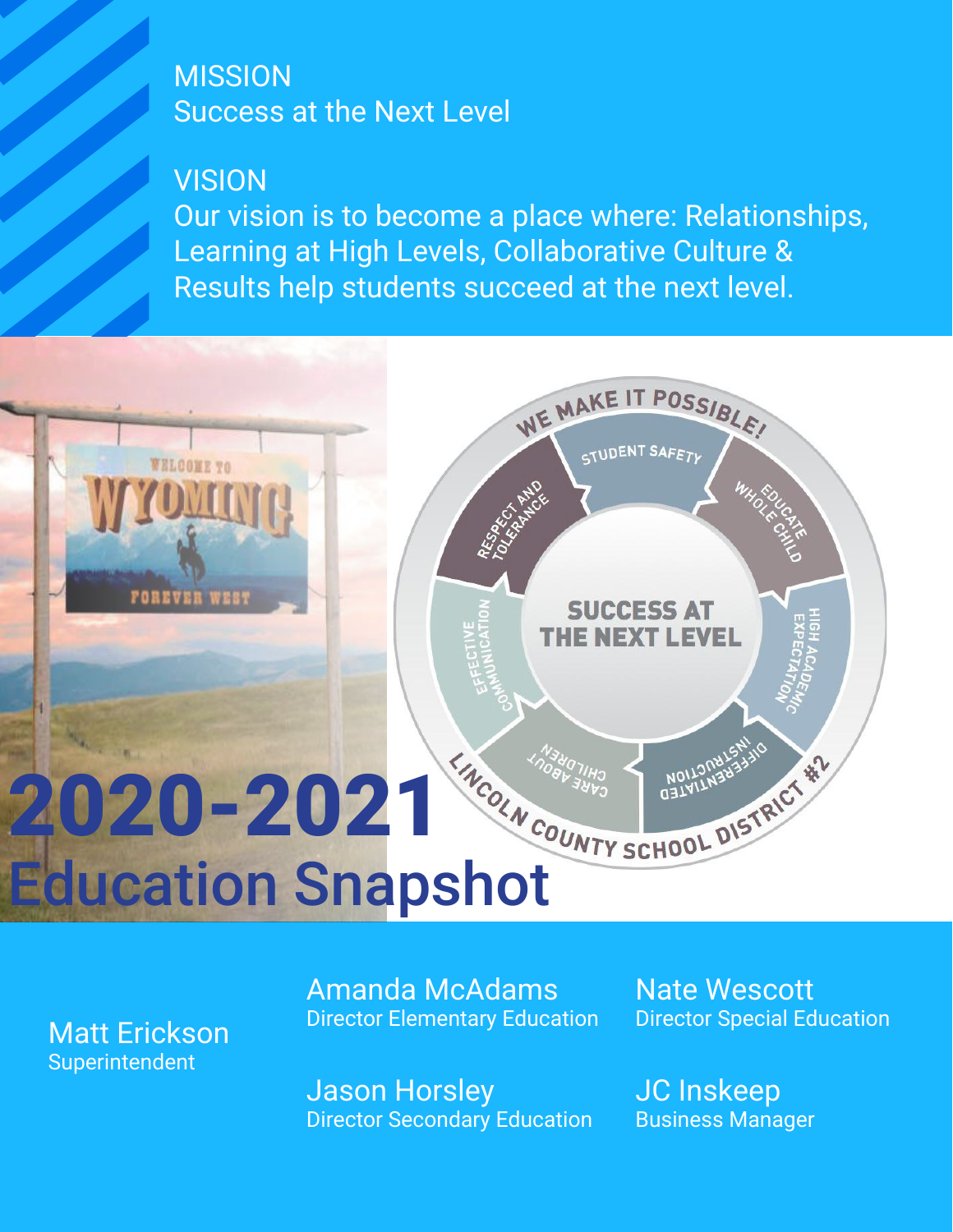## EVERY STUDENT SUCCEEDS ACT

Wyoming's Consolidated State Plan for the Every Student Succeeds Act (ESSA) allows us to continue creating opportunities for students to keep Wyoming strong by ensuring they are ready for college, career, or the military. It is built on Wyoming's strengths and designed to have a single, coherent school accountability system which supports schools, while meeting federal and state requirements. To meet the federal requirements, Wyoming's ESSA plan includes:

- Achievement and graduation rate goals for students
- Measurement of how well schools are doing
- Priorities for the use of federal funds to support schools, students, and educators

The long-term goals are based on schools that performed among the 65th percentile of all public schools in Wyoming. In the 2015-16 school year, the top 35% of schools had a graduation rate of at least 88%. The long-term goal aims to have all schools perform at the same level within 15 years.

The long-term goals for reading are 59% proficient for elementary and 53% for high school. Math goals are 57% proficient for elementary and 47% for high school. (WDE: Accountability FAQ-page 1)





# 2020-2021

2,924 LCSD#2 TOTAL ENROLLMENT

#### 13.9% STUDENTS RECEIVE SPECIAL EDUCATION SERVICES

#### 46

ENGLISH LANGUAGE LEARNERS (Percent Proficient Not Reported\*) \*Anything less than 10% is not reported

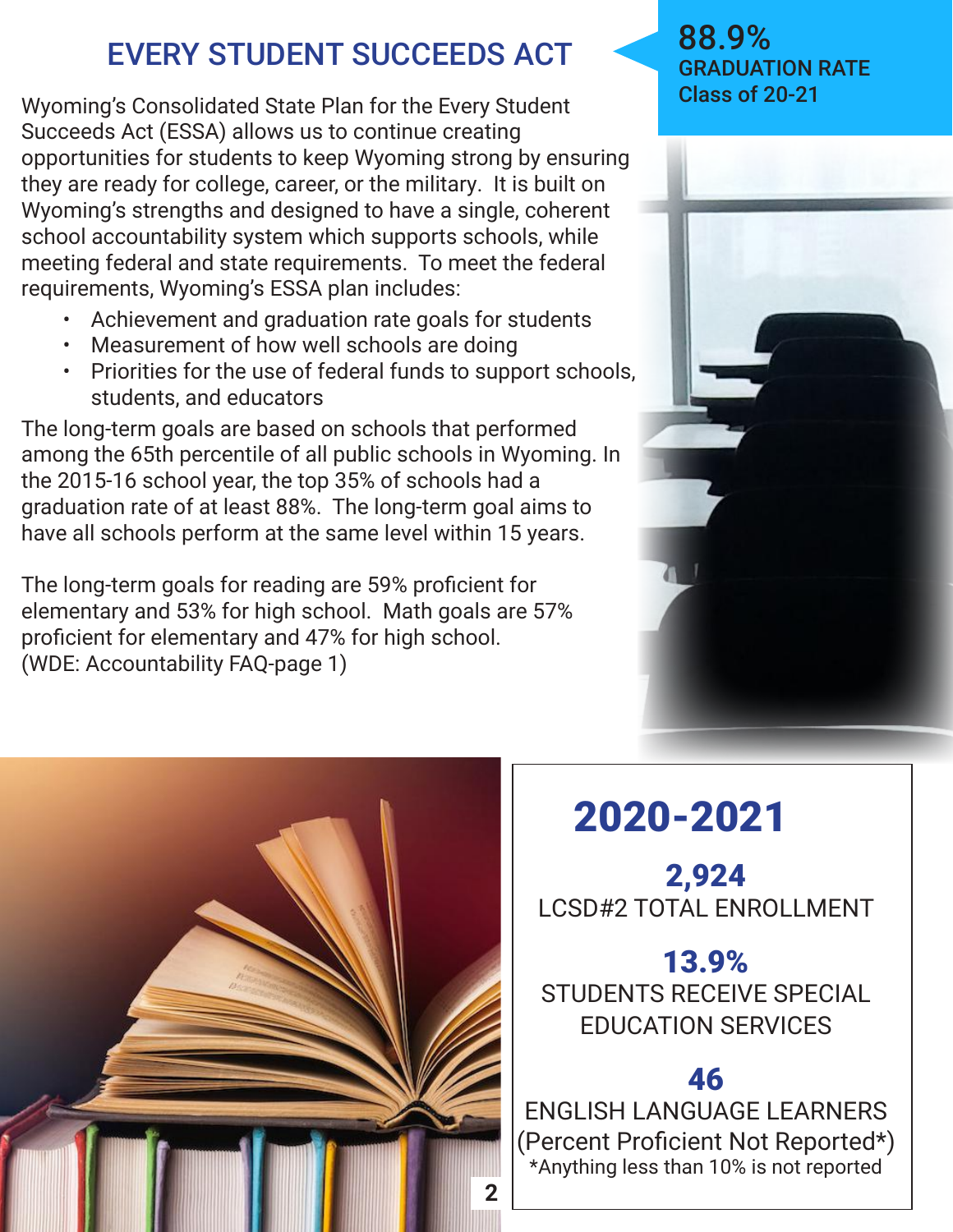

Lincoln County School District #2 (LCSD2) is committed to and is making every possible effort to ensure that all electronic and information technology developed, procured, maintained, or used by LCSD2 is accessible to people with disabilities, including both employees and the customers we serve. If you cannot fully access the information on a particular page, please utilize the contact information below. (This may include providing the information to you in an alternate format.)

- To request information on this report card in another language, please email Amanda McAdams at ammcadams@lcsd2.org
- Para solicitar información sobre este boletín de calificaciones en español, envíe un correo electrónico a Amanda McAdams a ammcadams@lcsd2.org
- Pour demander des informations sur ce bulletin en français, veuillez envoyer un courriel à Amanda McAdams à ammcadams@lcsd2.org

#### Teacher Qualification at Low Income vs Non-Low Income Schools

**Inexperienced teacher:** Any teacher with less than three years teaching experience in total.

**Emergency/Provisional Credentialed Teachers:** A teacher with an exception authorization allowing them to teach in an area other than that for which they hold a standard license and endorsement.

**Out-of-field teacher:** A teacher who has an educator license, but who does not have an educator license or an endorsement in the field they are currently teaching; an out-of-field teacher is designated as an unqualified teacher.

|                                            | # Schools | <b>Enrollment   Teacher</b> | <b>Total</b><br>FTE. | <b>Inexperienced</b><br><b>Teachers</b> |          | <b>Emergency/</b><br><b>Provisional</b><br><b>Credentialed</b><br><b>Teachers</b> |          | Out-<br>of-field<br><b>Teachers</b> |          |
|--------------------------------------------|-----------|-----------------------------|----------------------|-----------------------------------------|----------|-----------------------------------------------------------------------------------|----------|-------------------------------------|----------|
|                                            |           |                             |                      | <b>FTE</b>                              | %        | <b>FTE</b>                                                                        | %        | <b>FTE</b>                          | %        |
| <b>Total Schools</b>                       | 9         | 2924                        | 204.08               | 15.89                                   | 7.786    | $\bf{0}$                                                                          | $\bf{0}$ | $\bf{0}$                            | $\bf{0}$ |
| Non-Low Income<br>Schools: <75%            | $\bf{0}$  | $\bf{0}$                    | $\bf{0}$             | $\bf{0}$                                | $\bf{0}$ | $\bf{0}$                                                                          | $\bf{0}$ | $\bf{0}$                            | $\bf{0}$ |
| Mid High Income<br>Schools: 50.1-75%       | 7         | 2756                        | 189.09               | 15.89                                   | 8.403    | $\bf{0}$                                                                          | $\bf{0}$ | $\bf{0}$                            | $\bf{0}$ |
| <b>Mid Low Income</b><br>Schools: 25.1-50% |           | 104                         | 8                    | $\bf{0}$                                | $\bf{0}$ | $\bf{0}$                                                                          | $\bf{0}$ | $\bf{0}$                            | $\bf{0}$ |
| <b>Low Income Schools:</b><br>>25%         |           | 64                          | 6.99                 | $\bf{0}$                                | $\bf{0}$ | $\bf{0}$                                                                          | $\bf{0}$ | $\bf{0}$                            | $\bf{0}$ |

**\*Information (% of free/reduced lunch) pulled as of January 2021**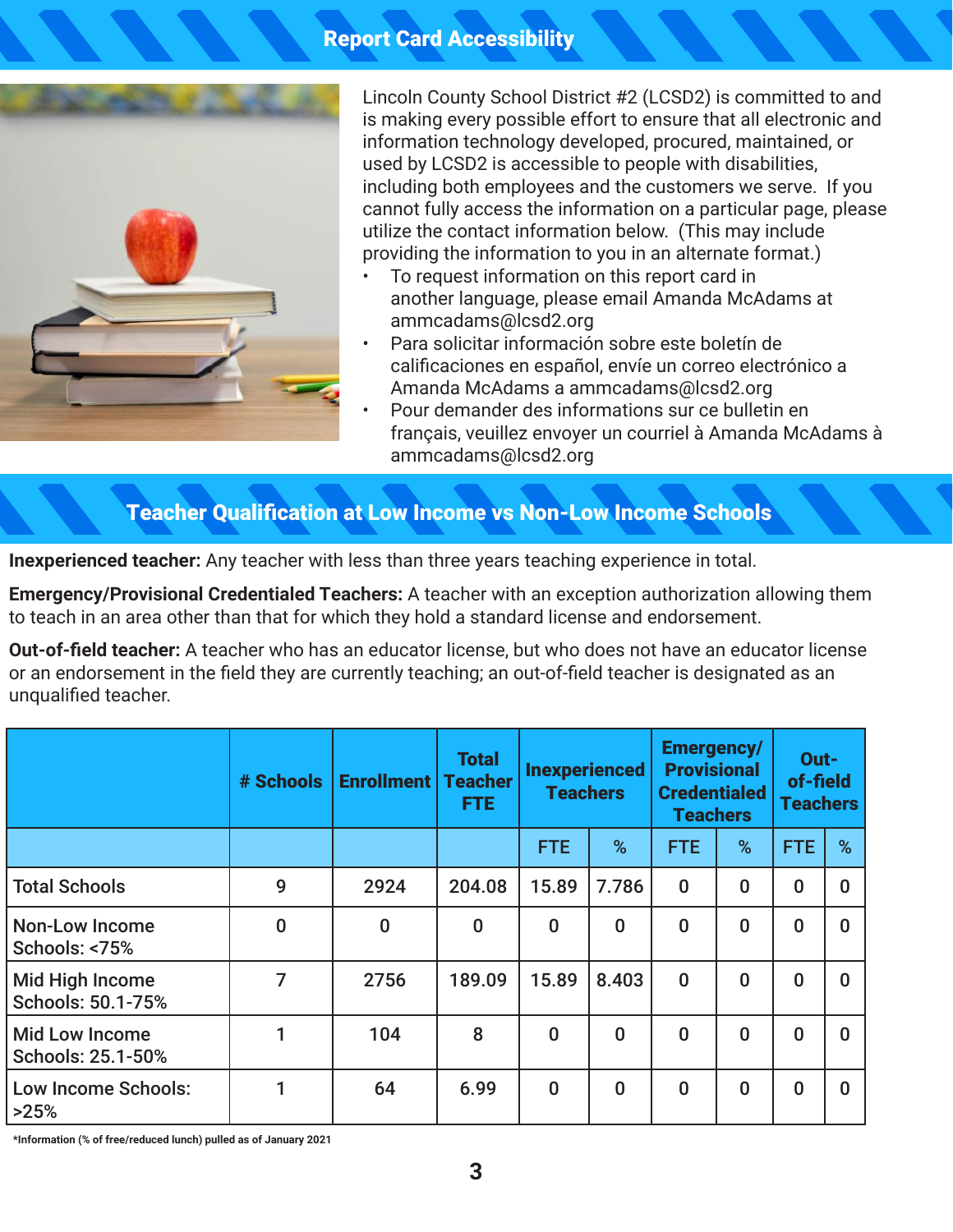#### Civil Rights Data Collection (CRDC)

Since 1968, the U.S. Department of Education (ED) has conducted the Civil Rights Data Collection (CRDC) to collect data on key education and civil rights issues in our nations's public schools. The CRDC is collected every two years and gathers a variety of information including: enrollment demographics, preschool, math and science courses, advanced placement, ACT & SAT, discipline, school expenditures and teacher experience. The CRDC is a longstanding and important aspect of the ED Office for Civil Rights (OCR) overall strategy for administering and enforcing the civil rights statutes for which is is responsible. Below are the instructions for accessing the most recent state-level CRDC reports on the Office for Civil Rights website:

- ocrdata.ed.gov
- Select 'State and National Estimations'
- Select the Year
- Click the gray bars to read more information and access report links.



#### Federal School Performance & Accountability

To determine how schools are performing, several indicators are used. All schools are held accountable for Achievement, Growth, and English Learner Progress. Additionally, elementary and middle schools use Equity as an indicator, and high schools use Graduation Rate and Post-Secondary Readiness. Different measures are used for each indicator:

-**Achievement** is measured using the statewide assessment, the Wyoming Test of Proficiency and Progress (WY-TOPP).

-**Growth** is measured by comparing how students did on WY-TOPP compared to how they did on prior statewide assessments.

-**English Learner Progress** is measured by how well students learning the English language improve on an assessment of English.

-**Equity** is measured by focusing heavily on the growth of the students who scored the lowest on prior statewide assessments.

-**Graduation Rate** is measured by the percent of students that graduated in four years in the prior school year.

-**Post-Secondary Readiness** is measured by the percent of students that demonstrate readiness for college or career.

Wyoming cut scores were set according to the following: the bottom third of scores are below average, the middle third of scores are Average, and the top third of scores are Above Average. Schools are scored for every indicator that represents at least ten students. Scores of 1, 2, and 3 are given for Below Average, Average, and Above Average, respectively. The scores are averaged and the lowest scoring school is identified for support to help them improve their performance.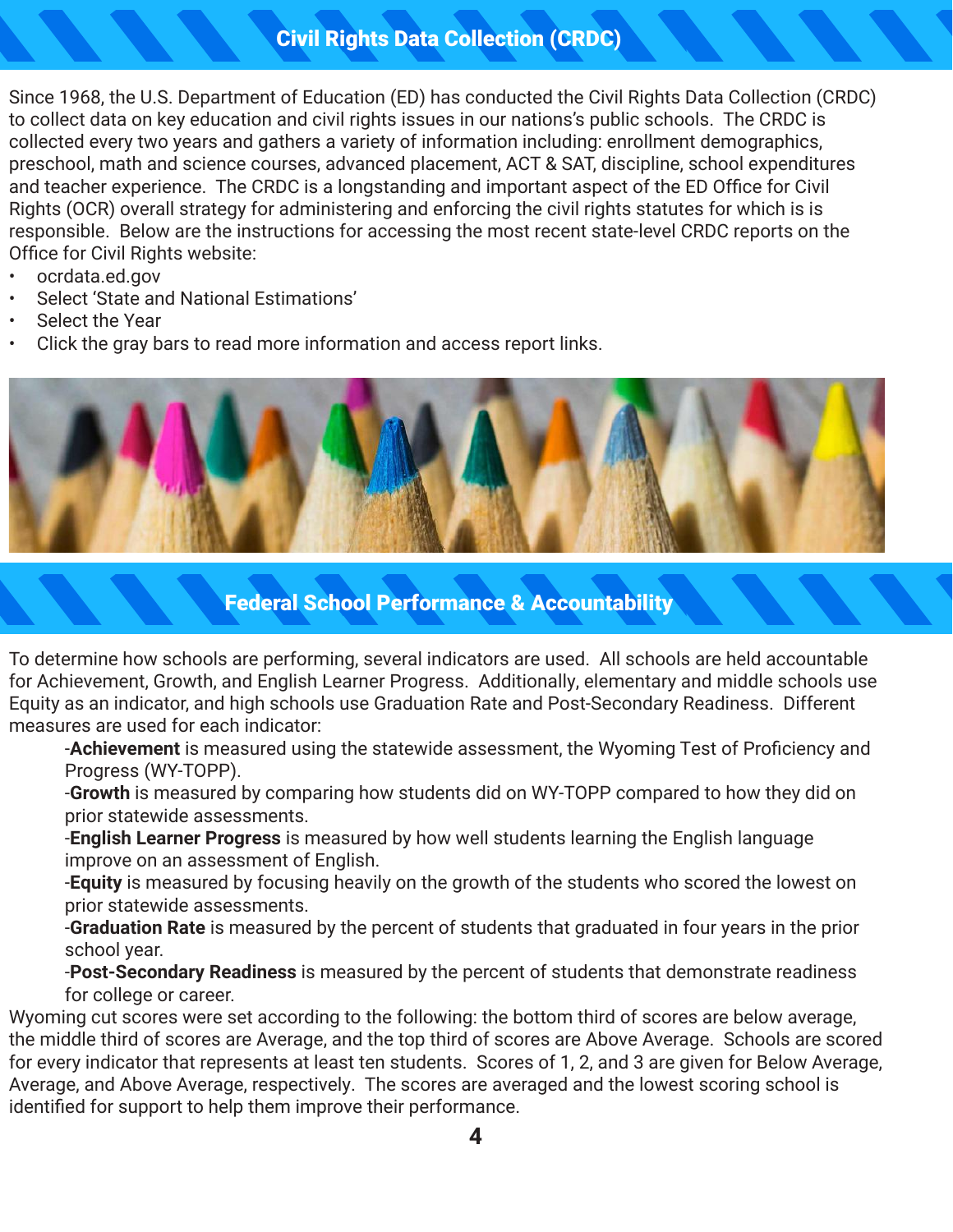# WY-TOPP

#### WYTOPP-WYOMING TEST OF PROFICIENCY AND PROGRESS

- WY-TOPP will assess students on the state standards in reading, math, and science. It will also assess writing at grades 3, 5, 7, and 9. WY-TOPP is administered online with a computer adaptive assessments.
	- This year Wyoming students will be assessed on the new science standards
- Teachers will have the option to access free interim and modular tests for grades K-10
- To see a sample test, go to wyoassessment.org/students.html
- LCSD#2 had 99-100 % participation from students in assessments

USED granted a waiver for the cancellation of the state assessment and federal accountability for the 2019-2020 academic year due to the COVID pandemic. Subsequently, the only achievement data available for the 2019-20 school year is the English Learner (EL) proficiency rates.

WY-ALT

The Wyoming Alternate Assessment for Students with Significant Cognitive Disabilities (WY-ALT) was administered for the first time in spring 2015. The WY-ALT is aligned to the Wyoming Extended Content and Performance Standards (WYECPS) and designed to allow students to demonstrate their knowledge and skills in an appropriately rigorous assessment.

|                          |                           | <b>Math</b>               |                         | <b>Language Arts</b>      | <b>Science</b>          |                           | <b>ENGLISH LEARNERS</b><br><b>ENROLLED DURING</b> |
|--------------------------|---------------------------|---------------------------|-------------------------|---------------------------|-------------------------|---------------------------|---------------------------------------------------|
| Grade                    | $#$ of<br><b>Students</b> | $%$ of<br><b>Students</b> | # of<br><b>Students</b> | $%$ of<br><b>Students</b> | # of<br><b>Students</b> | $%$ of<br><b>Students</b> | <b>TESTING</b>                                    |
| 3                        | $0$ to $9$                | 2%                        | $0$ to $9$              | 2%                        |                         |                           | $41 - 50$                                         |
| $\overline{4}$           | 0 to 9                    | $0 - 1%$                  | 0 to 9                  | $0 - 1\%$                 | $0$ to $9$              | $0 - 1%$                  | <b>PERCENT</b>                                    |
| 5                        | 0 to 9                    | $0 - 1%$                  | $0$ to $9$              | $0 - 1%$                  |                         |                           | <b>ENGLISH</b>                                    |
| 6                        | 0 <sub>to</sub> 9         | $0 - 1%$                  | $0$ to $9$              | $0 - 1%$                  |                         |                           | <b>PROFICIENT</b>                                 |
| $\overline{\phantom{a}}$ | 0 to 9                    | $0 - 1%$                  | 0 <sub>to</sub> 9       | $0 - 1\%$                 |                         |                           | 15-20%                                            |
| 8                        | 0 to 9                    | 2%                        | $0$ to $9$              | 2%                        | $0$ to $9$              | 2%                        |                                                   |
| 9                        | 0 <sub>to</sub> 9         | $0 - 1%$                  | $0$ to $9$              | $0 - 1\%$                 |                         |                           | <b>PERCENT</b><br><b>MAKING PROGRESS</b>          |
| 10                       | $0$ to $9$                | 2%                        | 0 to 9                  | 2%                        | $0$ to $9$              | 2%                        | $30 - 35%$                                        |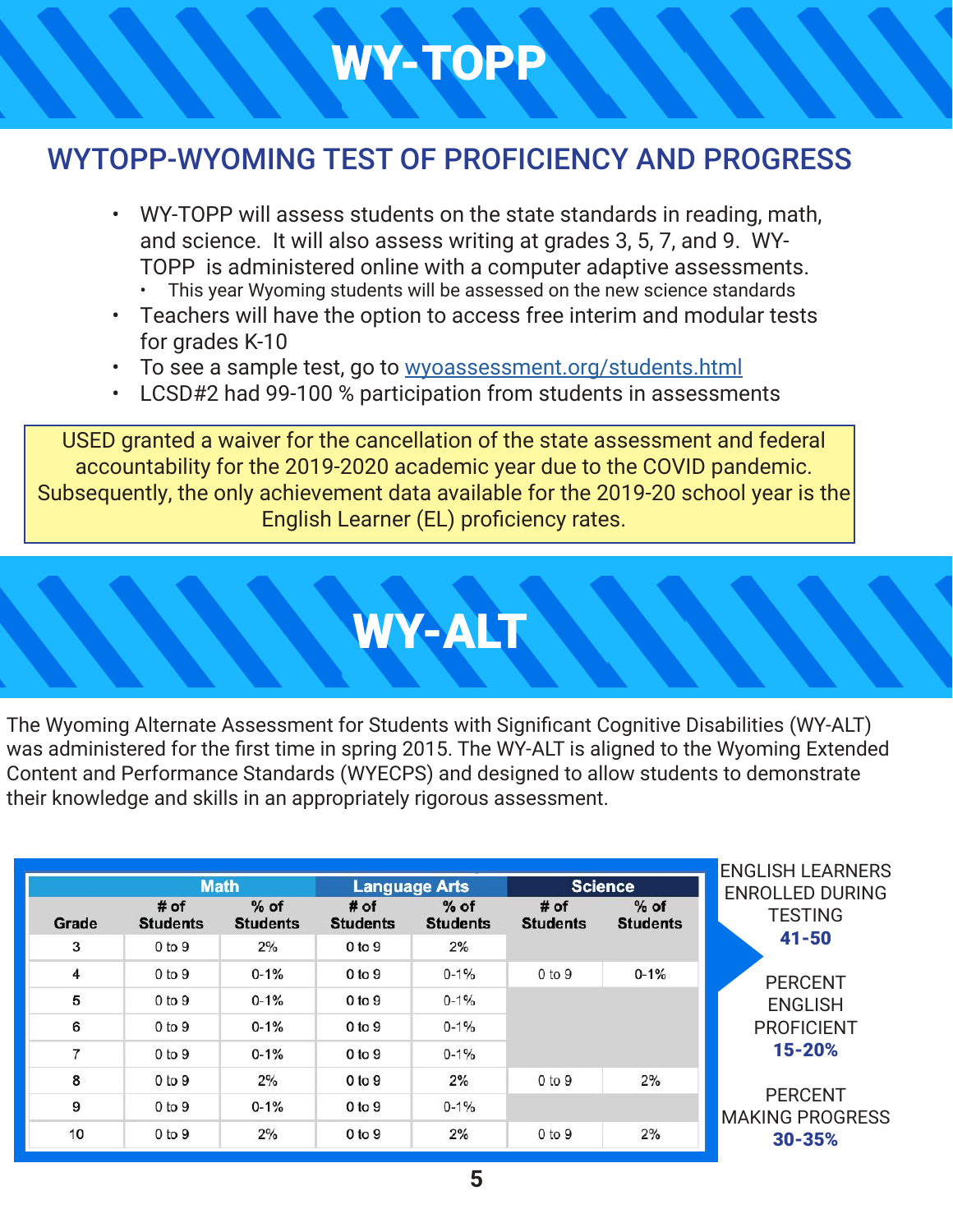**Science** 









**6**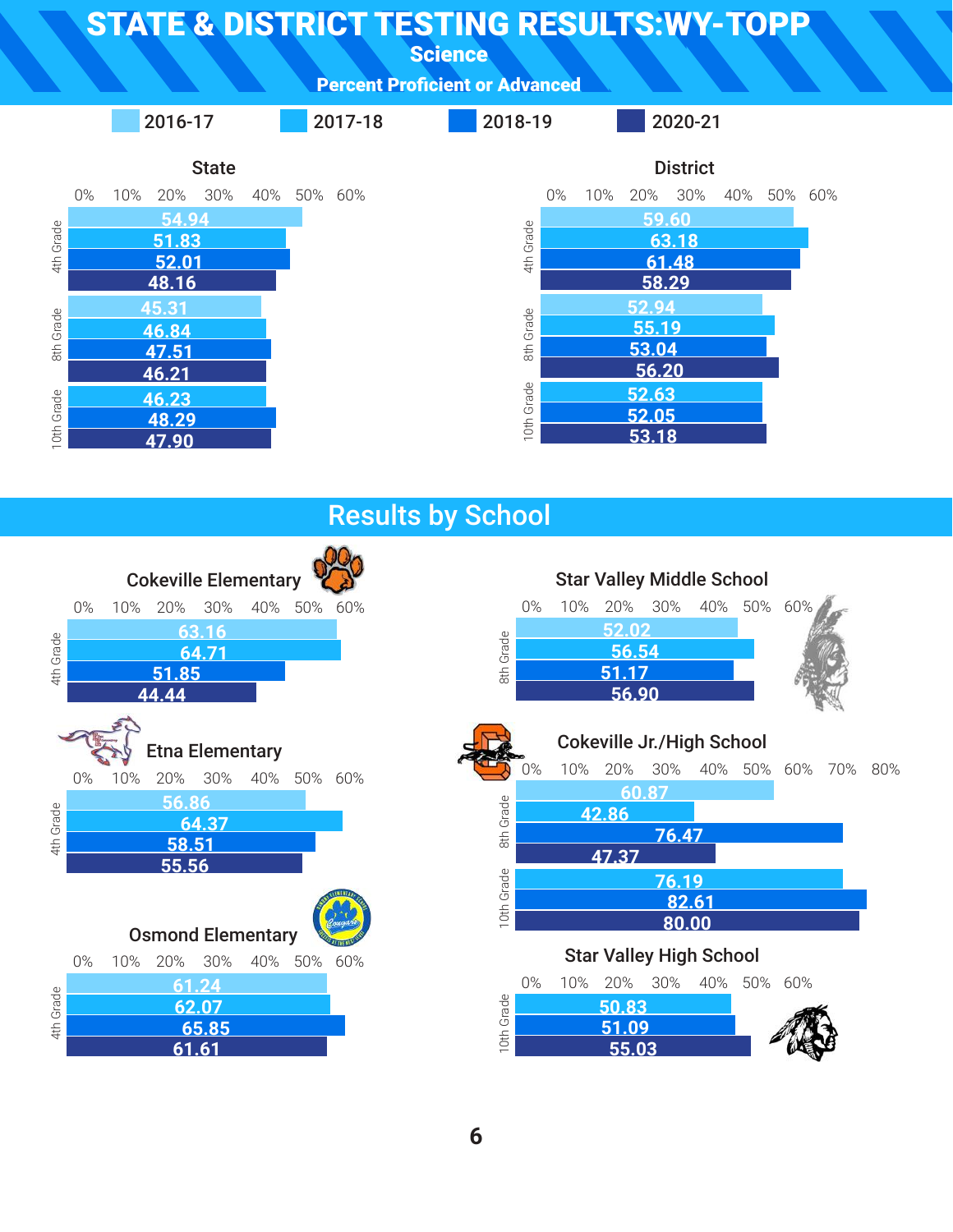Reading (ELA)

Percent Proficient or Advanced



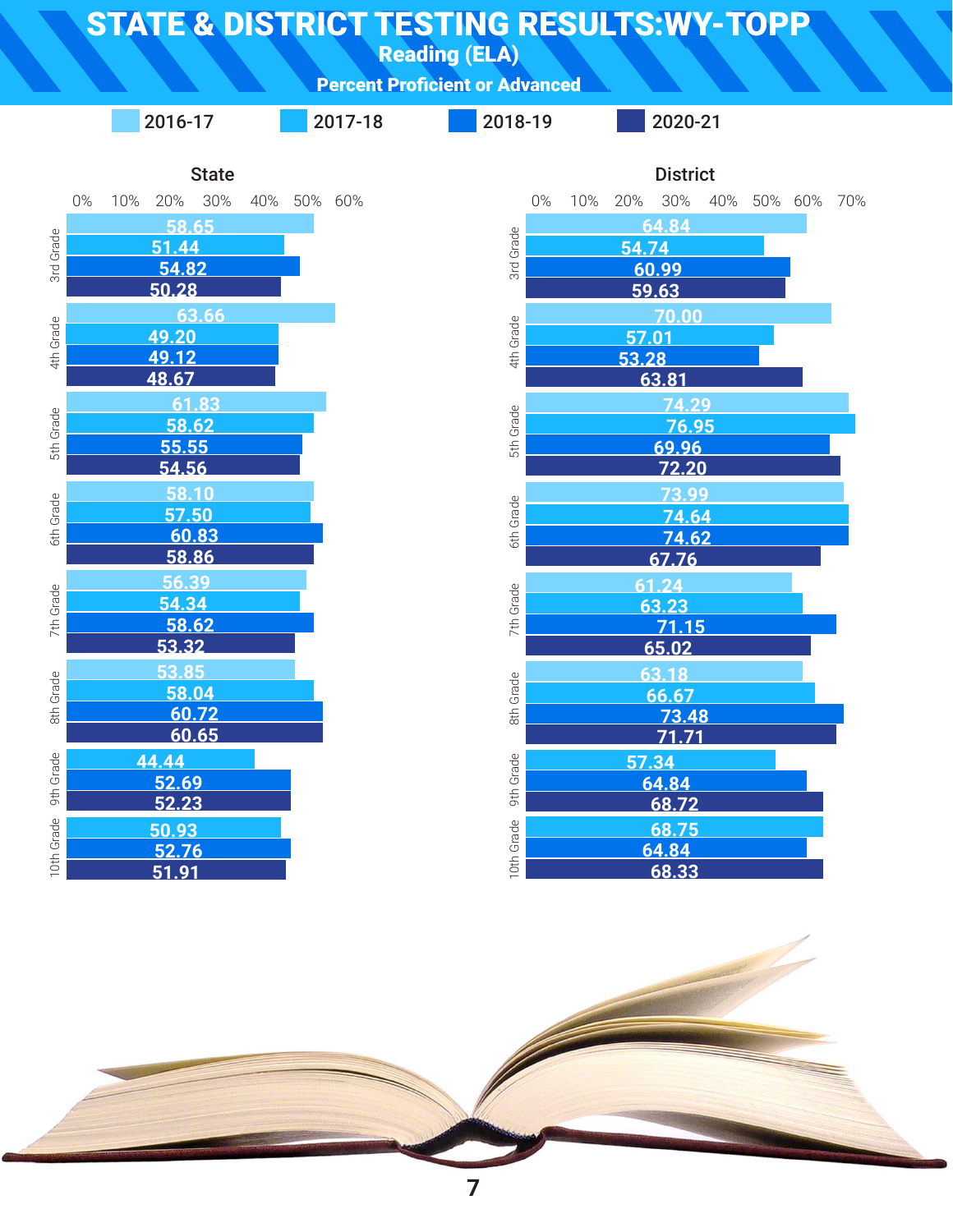Results by School:Reading/ELA

Percent Proficient or Advanced

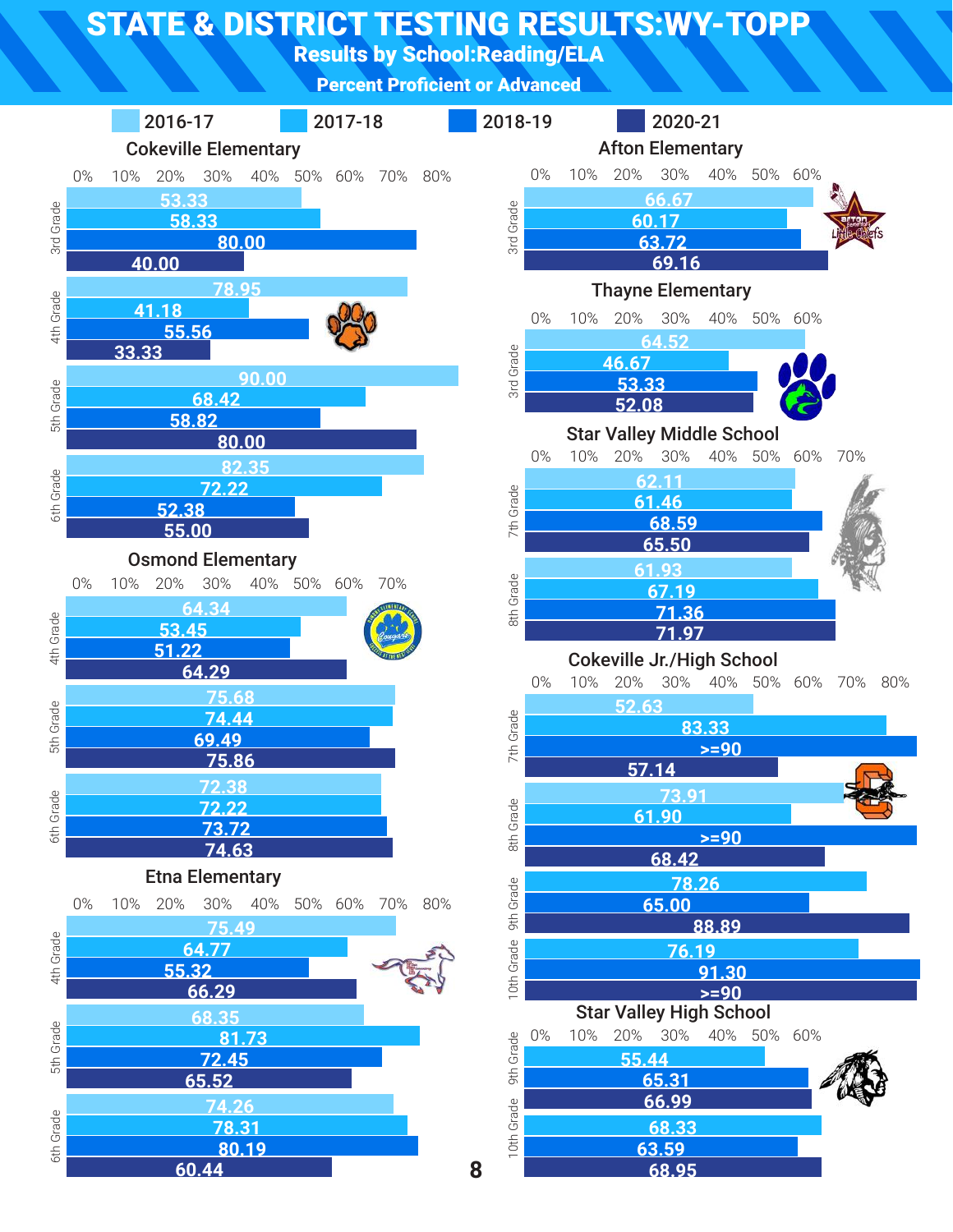Math

| <b>Percent Proficient or Advanced</b> |  |
|---------------------------------------|--|
|                                       |  |
|                                       |  |

|            |       |     | 2016-17        |              |  | 2017-18     |            | 2018-19   |     |                |                 | 2020-21 |                 |  |
|------------|-------|-----|----------------|--------------|--|-------------|------------|-----------|-----|----------------|-----------------|---------|-----------------|--|
|            |       |     |                | <b>State</b> |  |             |            |           |     |                | <b>District</b> |         |                 |  |
|            | $0\%$ | 10% | 20% 30%        |              |  | 40% 50% 60% |            | 0%        | 10% |                | 20% 30%         |         | 40% 50% 60% 70% |  |
|            |       |     | 51.73          |              |  |             |            |           |     |                | 65.30           |         |                 |  |
| 3rd Grade  |       |     | 51.31          |              |  |             | 3rd Grade  |           |     | 53.45          |                 |         |                 |  |
|            |       |     | 53.49<br>50.49 |              |  |             |            |           |     | 56.50          | 64.22           |         |                 |  |
|            |       |     | 57.76          |              |  |             |            |           |     |                | 58.80           |         |                 |  |
| 4th Grade  |       |     | 50.87          |              |  |             | 4th Grade  |           |     |                | 58.37           |         |                 |  |
|            |       |     | 52.95          |              |  |             |            |           |     |                | 58.44           |         |                 |  |
|            |       |     | 49.78          |              |  |             |            |           |     |                | 65.07           |         |                 |  |
|            |       |     | 58.19<br>53.03 |              |  |             |            |           |     |                | 67.14<br>64.06  |         |                 |  |
| 5th Grade  |       |     | 55.36          |              |  |             | 5th Grade  |           |     |                | 69.96           |         |                 |  |
|            |       |     | 51.21          |              |  |             |            |           |     |                | 62.78           |         |                 |  |
|            |       |     | 49.61          |              |  |             |            |           |     |                | 65.47           |         |                 |  |
| 6th Grade  |       |     | 51.94<br>55.05 |              |  |             | 6th Grade  |           |     |                | 72.25           |         |                 |  |
|            |       |     | 48.06          |              |  |             |            |           |     |                | 73.11<br>75.10  |         |                 |  |
|            |       |     | 47.27          |              |  |             |            |           |     | 44.98          |                 |         |                 |  |
| 7th Grade  |       |     | 49.20          |              |  |             |            | 7th Grade |     |                | 59.91           |         |                 |  |
|            |       |     | 51.99          |              |  |             |            |           |     |                | 62.02           |         |                 |  |
|            |       |     | 47.04          |              |  |             |            |           |     | 57.96          |                 |         |                 |  |
|            |       |     | 48.58<br>51.65 |              |  |             |            |           |     | 52.04<br>55.87 |                 |         |                 |  |
| 8th Grade  |       |     | 54.48          |              |  |             |            | 8th Grade |     | 57.39          |                 |         |                 |  |
|            |       |     | 50.88          |              |  |             |            |           |     | 51.16          |                 |         |                 |  |
|            |       |     | 41.55          |              |  |             |            |           |     | 45.12          |                 |         |                 |  |
| 9th Grade  |       |     | 40.38          |              |  |             | 9th Grade  |           |     | 38.81          |                 |         |                 |  |
|            |       |     | 41.75<br>42.90 |              |  |             |            |           |     | 41.41          |                 |         |                 |  |
| 10th Grade |       |     | 45.20          |              |  |             | 10th Grade |           |     | 48.08<br>37.44 |                 |         |                 |  |
|            |       |     | 44.70          |              |  |             |            |           |     | 38.91          |                 |         |                 |  |
|            |       |     |                |              |  |             |            |           |     |                |                 |         |                 |  |

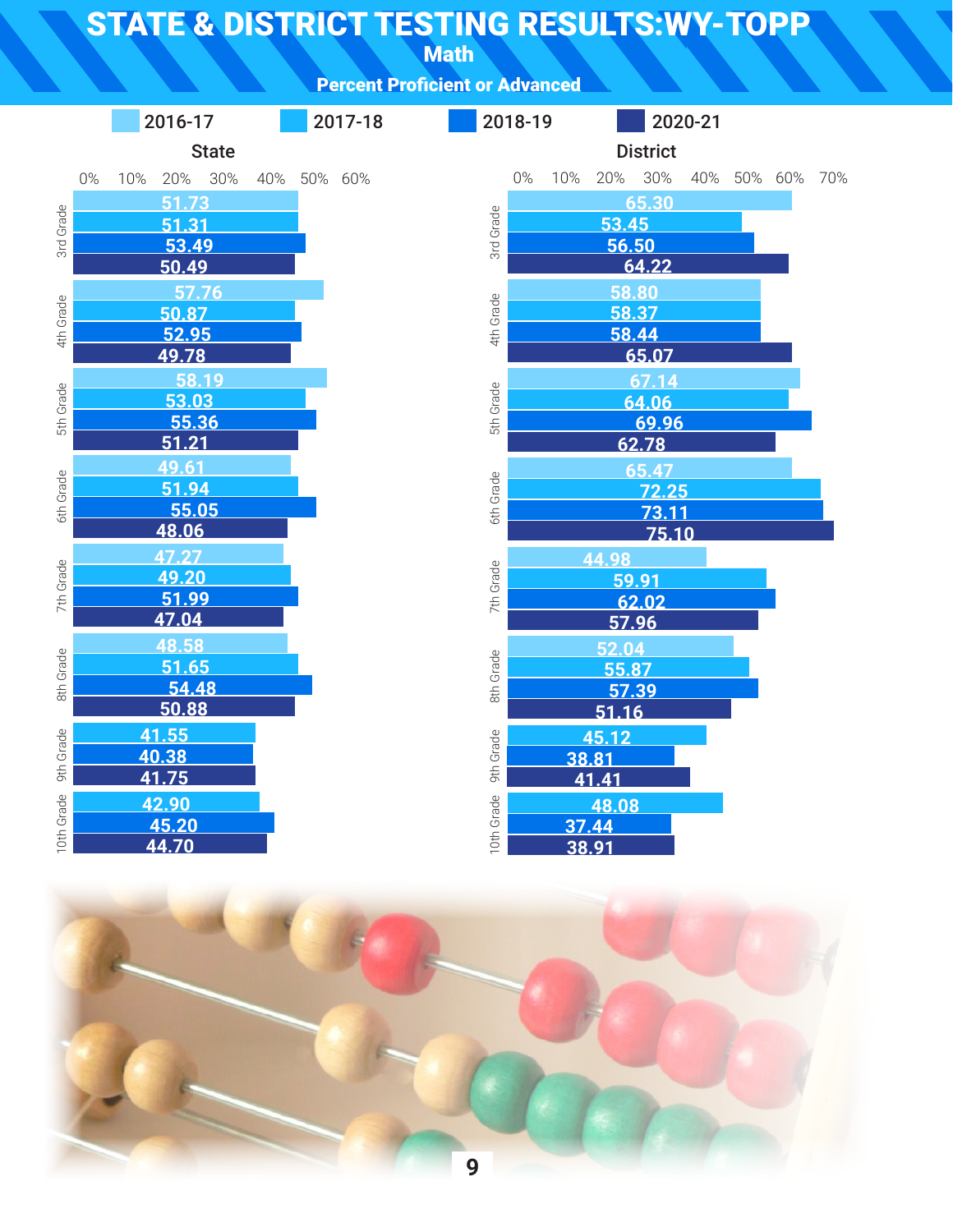Results by School:Math

Percent Proficient or Advanced

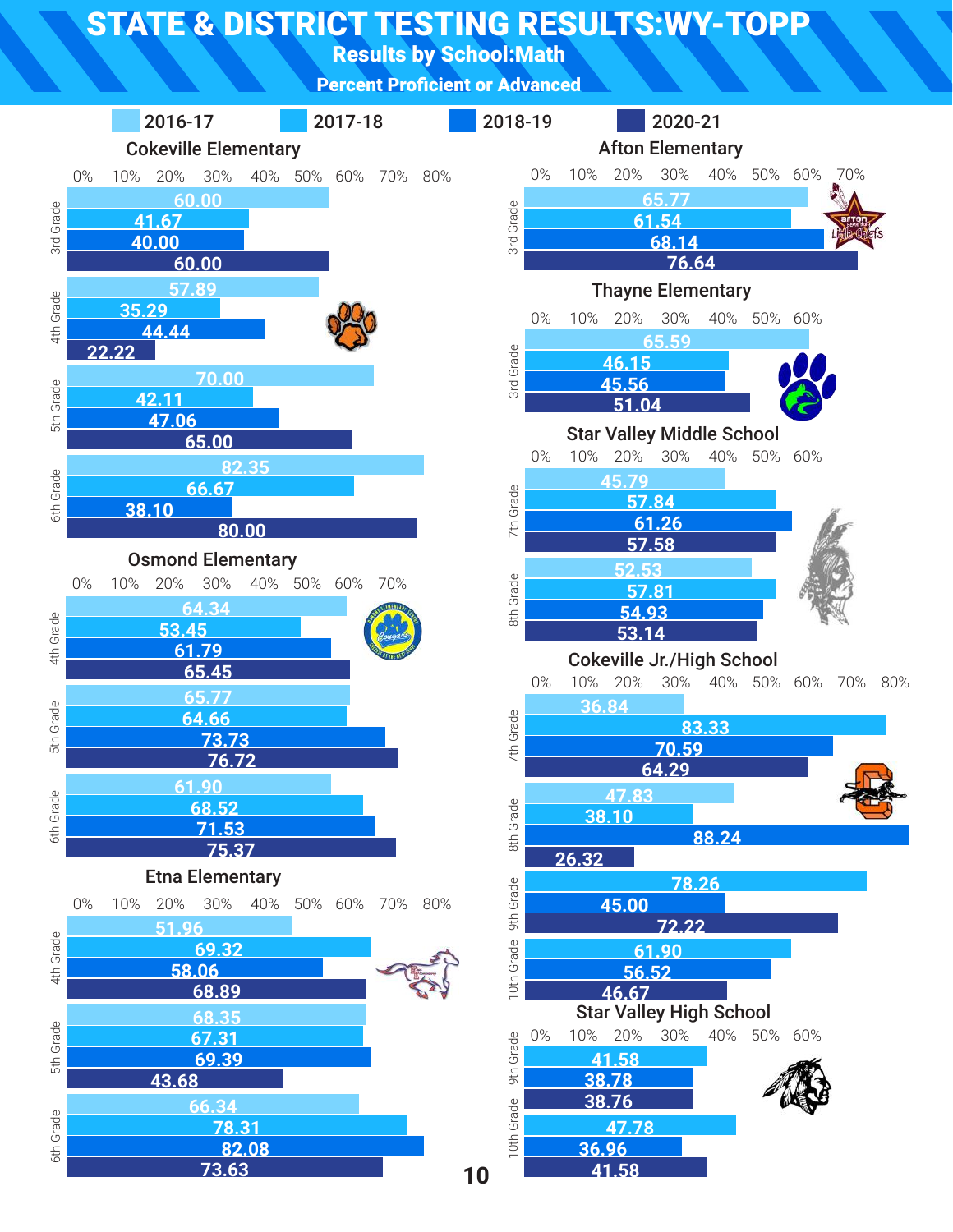## STATE & DISTRICT TESTING RESULTS: ACT

Students in Grade 11 took the ACT, and will continue to do so as the rest of state assessment moves to WY-TOPP.

| <b>SUBJECT</b>   | 2016         |        | 2017         |        |              | 2018   | 2020         |        |  |
|------------------|--------------|--------|--------------|--------|--------------|--------|--------------|--------|--|
|                  | <b>State</b> | LCSD#2 | <b>State</b> | LCSD#2 | <b>State</b> | LCSD#2 | <b>State</b> | LCSD#2 |  |
| English          | 19.1         | 20.9   | 18.6         | 20.3   | 18.4         | 20.2   | 17.8         | 19.6   |  |
| Math             | 19.7         | 20.6   | 19.5         | 20.1   | 19.3         | 20.6   | 18.8         | 19.8   |  |
| Reading          | 20.5         | 21.7   | 20.2         | 21.4   | 20.0         | 21.5   | 19.8         | 21.0   |  |
| Science          | 20.4         | 21.5   | 20.1         | 20.4   | 19.8         | 20.2   | 19.3         | 19.8   |  |
| <b>Composite</b> | 20           | 21.3   | 19.7         | 20.6   | 19.5         | 20.8   | 19.0         | 20.2   |  |

#### Results by School

| <b>SVHS</b>    | 2016         |             | 2017         |             | 2018         |             | 2020         |             |
|----------------|--------------|-------------|--------------|-------------|--------------|-------------|--------------|-------------|
|                | <b>State</b> | <b>SVHS</b> | <b>State</b> | <b>SVHS</b> | <b>State</b> | <b>SVHS</b> | <b>State</b> | <b>SVHS</b> |
| English        | 19.1         | 21.0        | 18.6         | 21.8        | 18.4         | 20.5        | 17.8         | 20.5        |
| <b>Math</b>    | 19.7         | 20.5        | 19.5         | 21.2        | 19.3         | 20.7        | 18.8         | 20.4        |
| Reading        | 20.5         | 21.9        | 20.2         | 22.1        | 20.0         | 21.6        | 19.8         | 21.8        |
| <b>Science</b> | 20.4         | 20.9        | 20.1         | 21.1        | 19.8         | 20.4        | 19.3         | 20.4        |
| Composite      | 20           | 21.2        | 19.7         | 21.6        | 19.5         | 20.9        | 19.0         | 20.9        |



| <b>SCHS</b>      | 2020         |             |  |  |  |
|------------------|--------------|-------------|--|--|--|
|                  | <b>State</b> | <b>SCHS</b> |  |  |  |
| <b>English</b>   | 17.8         | 13.5        |  |  |  |
| <b>Math</b>      | 18.8         | 15.1        |  |  |  |
| Reading          | 19.8         | 17.0        |  |  |  |
| <b>Science</b>   | 19.3         | 14.6        |  |  |  |
| <b>Composite</b> | 19.0         | 15.1        |  |  |  |





Due to the small number of students who took the ACT at Swift Creek High School, a cumulative score is unavailable for years prior to 2020-21 school year.

| <b>CHS</b>     | 2016         |            |              | 2017       |              | 2018       |              | 2020       |  |
|----------------|--------------|------------|--------------|------------|--------------|------------|--------------|------------|--|
|                | <b>State</b> | <b>CHS</b> | <b>State</b> | <b>CHS</b> | <b>State</b> | <b>CHS</b> | <b>State</b> | <b>CHS</b> |  |
| English        | 19.1         | 18.9       | 18.6         | 19.8       | 18.4         | 21.0       | 17.8         | 15.3       |  |
| Math           | 19.7         | 19.7       | 19.5         | 21.6       | 19.3         | 21.3       | 18.8         | 17.7       |  |
| Reading        | 20.5         | 22.1       | 20.2         | 21.6       | 20.0         | 23.0       | 19.8         | 15.7       |  |
| <b>Science</b> | 20.4         | 20.1       | 20.1         | 22.0       | 19.8         | 21.0       | 19.3         | 17.8       |  |
| Composite      | 20           | 20.3       | 19.7         | 21.5       | 19.5         | 21.8       | 19.0         | 16.8       |  |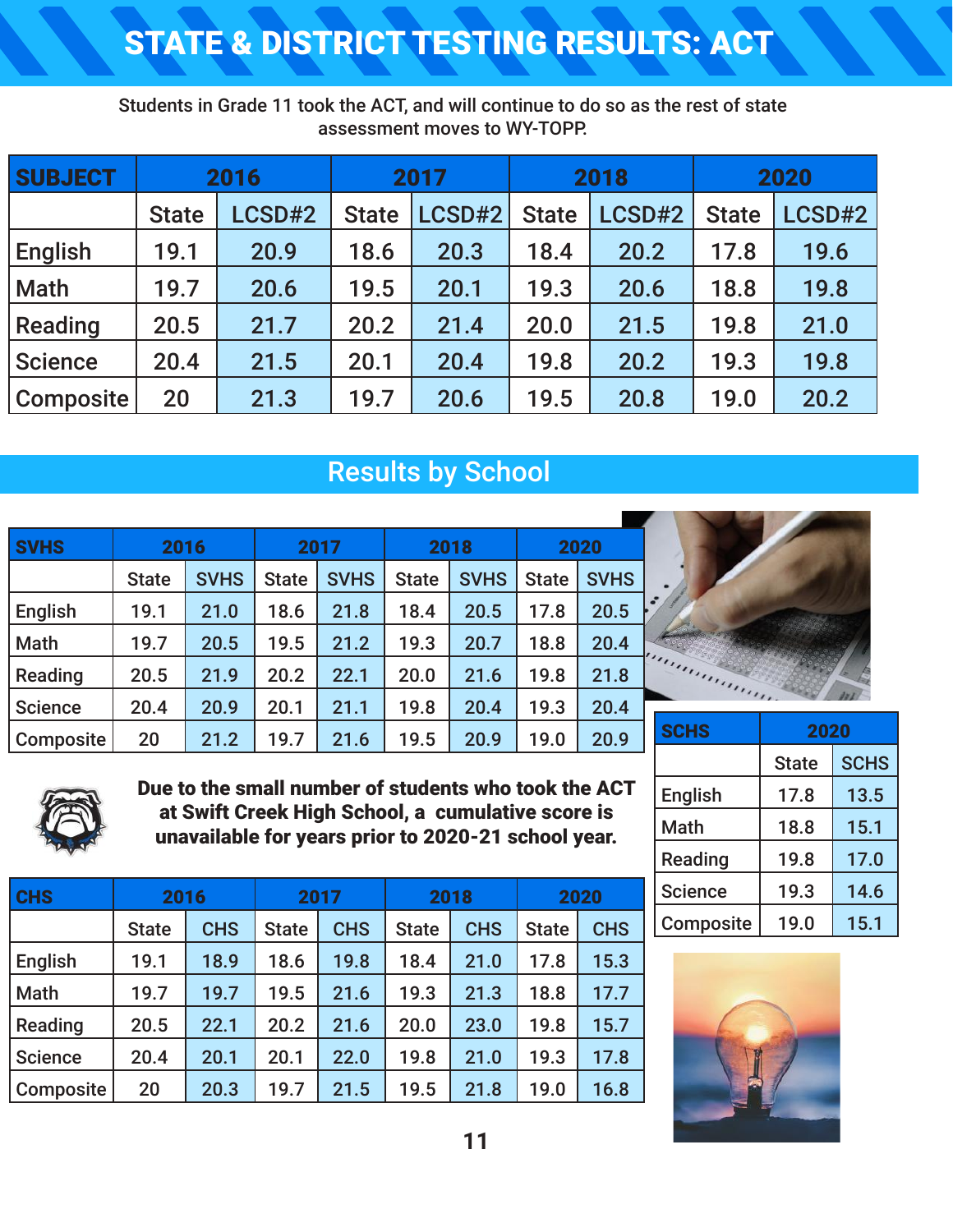## LCSD#2 Indicators

|                                           | <b>Accountability and</b><br>academic indicators |                                                | <b>School quality or</b><br>student success indicators |                                             |  |  |
|-------------------------------------------|--------------------------------------------------|------------------------------------------------|--------------------------------------------------------|---------------------------------------------|--|--|
| <b>School</b>                             | <b>WAEA Target</b><br><b>Level: Growth</b>       | <b>ESSA Norm</b><br><b>Category:</b><br>Growth |                                                        | <b>ESSA Norm</b><br><b>Category: Equity</b> |  |  |
| Afton<br>Elementary                       | <b>Meets Target</b>                              | <b>Above Average</b>                           | <b>Meets Target</b>                                    | <b>Above Average</b>                        |  |  |
| Cokeville<br>Elementary                   | <b>Meets Target</b>                              | Average                                        | <b>Meets Target</b>                                    | Average                                     |  |  |
| Thayne<br>Elementary                      | <b>Exceeds Target</b>                            | <b>Above Average</b>                           | <b>Exceeds Target</b>                                  | <b>Above Average</b>                        |  |  |
| Etna<br>Elementary                        | <b>Exceeds Target</b>                            | <b>Above Average</b>                           | <b>Exceeds Target</b>                                  | <b>Above Average</b>                        |  |  |
| Osmond<br>Elementary                      | <b>Meets Target</b>                              | <b>Above Average</b>                           | <b>Meets Target</b>                                    | <b>Above Average</b>                        |  |  |
| <b>Star Valley</b><br>Middle School       | <b>Below Target</b><br><b>Below Average</b>      |                                                | <b>Meets Target</b>                                    | <b>Above Average</b>                        |  |  |
| Cokeville Jr. High/<br><b>High School</b> | <b>Above Average</b><br><b>Meets Target</b>      |                                                | <b>Meets Target</b>                                    | <b>Above Average</b>                        |  |  |

|                                           | <b>Post-Secondary Readiness</b>            |                                                       |  |  |  |  |
|-------------------------------------------|--------------------------------------------|-------------------------------------------------------|--|--|--|--|
| <b>School</b>                             | <b>WAEA Target</b><br><b>Level: Growth</b> | <b>ESSA Norm</b><br><b>Category:</b><br><b>Growth</b> |  |  |  |  |
| Cokeville Jr. High/<br><b>High School</b> | <b>Below Target</b>                        | Average                                               |  |  |  |  |
| <b>Star Valley</b><br><b>High School</b>  | <b>Below Target</b>                        | Average                                               |  |  |  |  |
| <b>Swift Creek</b><br><b>High School</b>  | N/A                                        | <b>Below Average</b>                                  |  |  |  |  |

#### This information is from the 2018-2019 Wyoming State Report Card. Due to Covid-19, accountability was waived for 19-20 and 20-21.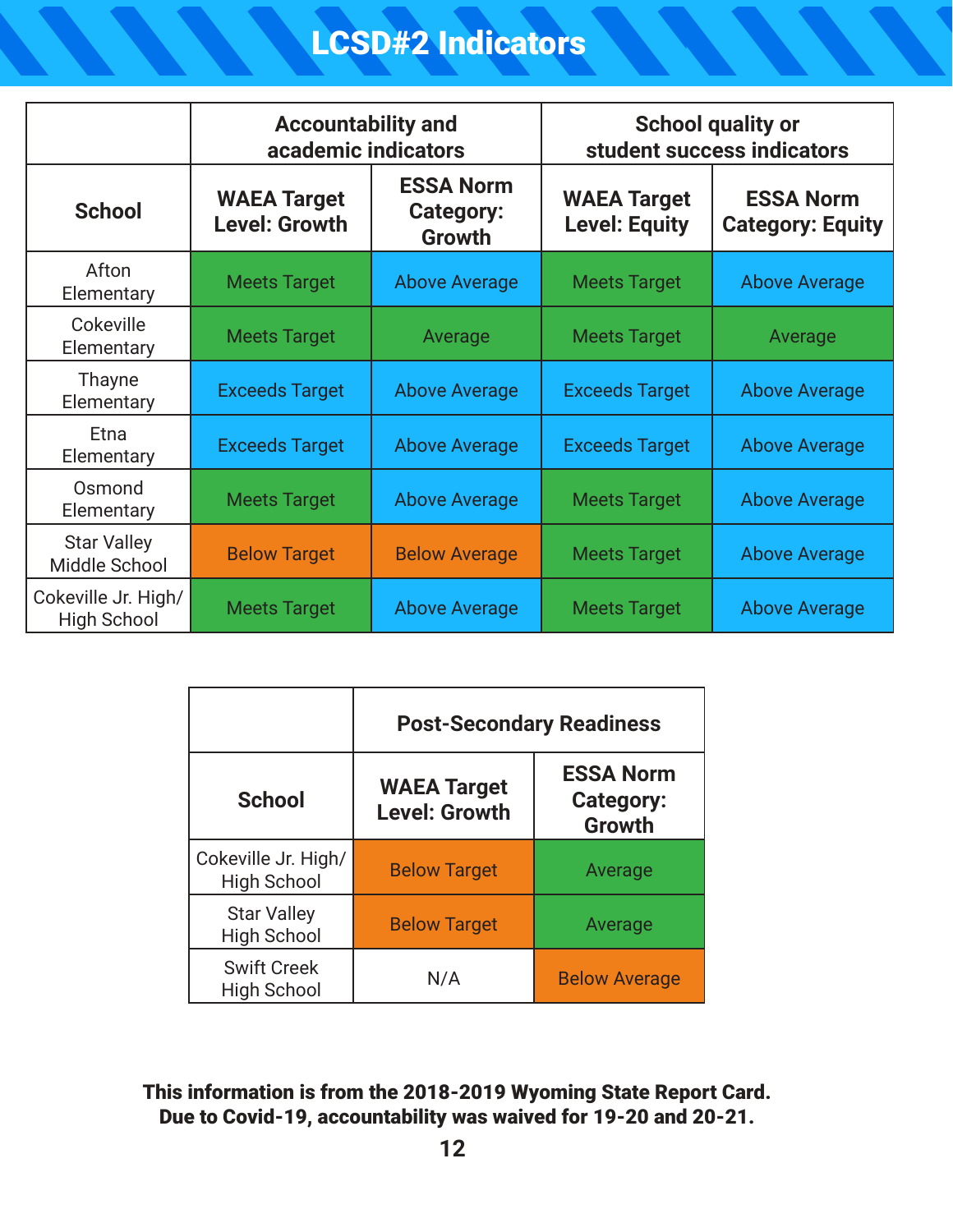## LCSD#2 Long-term/Interim goal progress - Elementary ELA

| <b>School</b>           | <b>Student Group</b>     | <b>15-Year Goal</b> | <b>At or Above</b><br>Goal | <b>Curent Year</b><br><b>Interim Target</b><br><b>At or Above</b> |
|-------------------------|--------------------------|---------------------|----------------------------|-------------------------------------------------------------------|
|                         | All                      | 59%                 | <b>Yes</b>                 | <b>Yes</b>                                                        |
| Afton                   | Free/Reduced<br>Lunch    | 55%                 | <b>Yes</b>                 | <b>Yes</b>                                                        |
| Elementary              | <b>IEP</b>               | 37%                 | <b>No</b>                  | <b>Yes</b>                                                        |
|                         | White                    | 62%                 | Yes                        | <b>Yes</b>                                                        |
|                         | All                      | 59%                 | Yes                        | Yes                                                               |
| Cokeville<br>Elementary | Free/Reduced<br>Lunch    | 55%                 | Yes                        | <b>No</b>                                                         |
|                         | White                    | 62%                 | Yes                        | Yes                                                               |
|                         | All                      | 59%                 | <b>Yes</b>                 | <b>Yes</b>                                                        |
|                         | Free/Reduced<br>Lunch    | 55%                 | <b>Yes</b>                 | <b>Yes</b>                                                        |
| <b>Thayne</b>           | Hispanic                 | 54%                 | <b>Yes</b>                 | <b>Yes</b>                                                        |
| Elementary              | <b>IEP</b>               | 37%                 | <b>No</b>                  | <b>No</b>                                                         |
|                         | <b>Two or More Races</b> | 62%                 | <b>Yes</b>                 | <b>Yes</b>                                                        |
|                         | White                    | 62%                 | <b>Yes</b>                 | <b>Yes</b>                                                        |
|                         | All                      | 59%                 | Yes                        | Yes                                                               |
|                         | Free/Reduced<br>Lunch    | 55%                 | Yes                        | Yes                                                               |
| Etna                    | Hispanic                 | 54%                 | Yes                        | Yes                                                               |
| Elementary              | IEP                      | 37%                 | No                         | No                                                                |
|                         | Two or More Races        | 62%                 | Yes                        | Yes                                                               |
|                         | White                    | 62%                 | Yes                        | Yes                                                               |
|                         | All                      | 59%                 | Yes                        | <b>Yes</b>                                                        |
| Osmond                  | Free/Reduced<br>Lunch    | 55%                 | <b>Yes</b>                 | <b>Yes</b>                                                        |
| Elementary              | <b>IEP</b>               | 37%                 | <b>No</b>                  | Yes                                                               |
|                         | White                    | 62%                 | <b>Yes</b>                 | <b>Yes</b>                                                        |

All Long-term/Interim goal information is from the 2018-2019 Wyoming State Report Card. Due to Covid-19, accountability was waived for 19-20 and 20-21.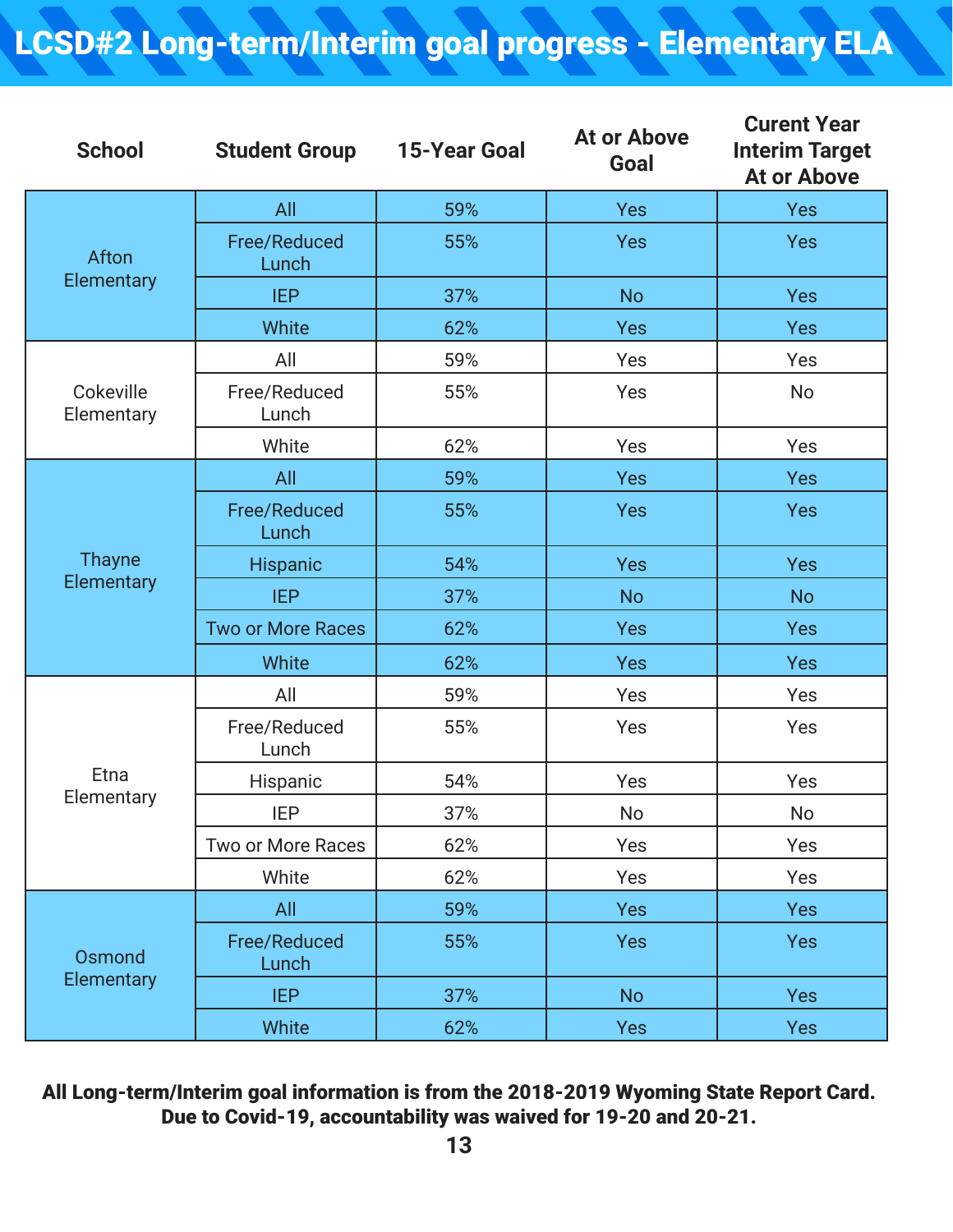## LCSD#2 Long-term/Interim goal progress - Elementary Math

| <b>School</b>           | <b>Student Group</b>         | <b>15-Year Goal</b> | <b>At or Above</b><br>Goal | <b>Curent Year</b><br><b>Interim Target</b><br><b>At or Above</b> |
|-------------------------|------------------------------|---------------------|----------------------------|-------------------------------------------------------------------|
|                         | All                          | 57%                 | <b>Yes</b>                 | <b>Yes</b>                                                        |
| Afton                   | <b>Free/Reduced</b><br>Lunch | 53%                 | <b>Yes</b>                 | Yes                                                               |
| Elementary              | <b>IEP</b>                   | 35%                 | <b>Yes</b>                 | Yes                                                               |
|                         | White                        | 61%                 | <b>Yes</b>                 | <b>Yes</b>                                                        |
|                         | All                          | 57%                 | <b>No</b>                  | No                                                                |
| Cokeville<br>Elementary | Free/Reduced<br>Lunch        | 53%                 | <b>No</b>                  | <b>No</b>                                                         |
|                         | White                        | 61%                 | <b>No</b>                  | <b>No</b>                                                         |
|                         | All                          | 57%                 | <b>Yes</b>                 | <b>Yes</b>                                                        |
|                         | Free/Reduced<br>Lunch        | 53%                 | <b>Yes</b>                 | <b>Yes</b>                                                        |
| <b>Thayne</b>           | <b>Hispanic</b>              | 53%                 | <b>No</b>                  | <b>Yes</b>                                                        |
| Elementary              | <b>IEP</b>                   | 35%                 | <b>No</b>                  | <b>No</b>                                                         |
|                         | <b>Two or More Races</b>     | 65%                 | <b>Yes</b>                 | <b>Yes</b>                                                        |
|                         | White                        | 61%                 | <b>Yes</b>                 | <b>Yes</b>                                                        |
|                         | All                          | 57%                 | Yes                        | Yes                                                               |
|                         | Free/Reduced<br>Lunch        | 53%                 | Yes                        | Yes                                                               |
| Etna                    | Hispanic                     | 53%                 | <b>No</b>                  | Yes                                                               |
| Elementary              | <b>IEP</b>                   | 35%                 | No                         | No                                                                |
|                         | Two or More Races            | 65%                 | Yes                        | Yes                                                               |
|                         | White                        | 61%                 | Yes                        | Yes                                                               |
|                         | All                          | 57%                 | <b>Yes</b>                 | <b>Yes</b>                                                        |
| Osmond                  | <b>Free/Reduced</b><br>Lunch | 53%                 | <b>Yes</b>                 | <b>Yes</b>                                                        |
| Elementary              | <b>IEP</b>                   | 35%                 | <b>Yes</b>                 | <b>Yes</b>                                                        |
|                         | White                        | 61%                 | <b>Yes</b>                 | <b>Yes</b>                                                        |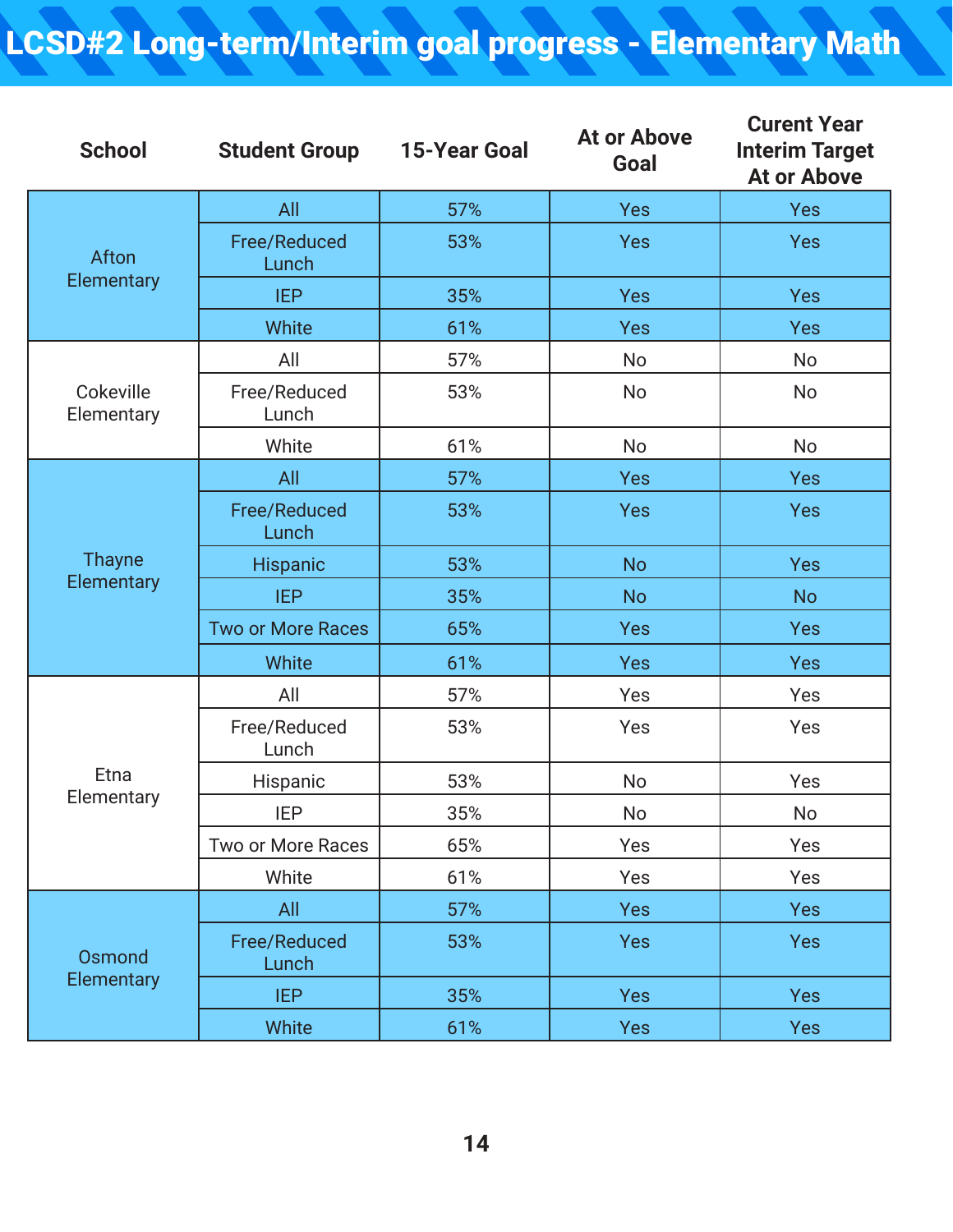# LCSD#2 Long-term/Interim goal progress - Secondary

| <b>ELA</b>                                 | <b>Student Group</b>         | <b>15-Year Goal</b> | <b>At or Above</b><br>Goal | <b>Curent Year</b><br><b>Interim Target</b><br><b>At or Above</b> |
|--------------------------------------------|------------------------------|---------------------|----------------------------|-------------------------------------------------------------------|
| <b>Star Valley</b><br><b>Middle School</b> | All                          | 59%                 | <b>Yes</b>                 | <b>Yes</b>                                                        |
|                                            | Free/Reduced<br>Lunch        | 55%                 | <b>Yes</b>                 | <b>Yes</b>                                                        |
|                                            | Hispanic                     | 54%                 | <b>No</b>                  | <b>Yes</b>                                                        |
|                                            | <b>IEP</b>                   | 37%                 | <b>No</b>                  | <b>No</b>                                                         |
|                                            | White                        | 62%                 | <b>Yes</b>                 | Yes                                                               |
| Cokeville Jr. High/<br><b>High School</b>  | All                          | 53%                 | Yes                        | Yes                                                               |
|                                            | Free/Reduced<br>Lunch        | 48%                 | Yes                        | Yes                                                               |
|                                            | White                        | 55%                 | Yes                        | Yes                                                               |
| <b>Star Valley</b><br><b>High School</b>   | All                          | 53%                 | <b>Yes</b>                 | <b>Yes</b>                                                        |
|                                            | Free/Reduced<br>Lunch        | 48%                 | <b>Yes</b>                 | <b>Yes</b>                                                        |
|                                            | <b>IEP</b>                   | 30%                 | <b>Yes</b>                 | <b>Yes</b>                                                        |
|                                            | White                        | 55%                 | <b>Yes</b>                 | <b>Yes</b>                                                        |
|                                            |                              |                     |                            |                                                                   |
| <b>Math</b>                                | <b>Student Group</b>         | <b>15-Year Goal</b> | <b>At or Above</b><br>Goal | <b>Curent Year</b><br><b>Interim Target</b><br><b>At or Above</b> |
|                                            | All                          | 57%                 | <b>Yes</b>                 | <b>Yes</b>                                                        |
|                                            | <b>Free/Reduced</b><br>Lunch | 53%                 | <b>No</b>                  | <b>No</b>                                                         |
| <b>Star Valley</b><br><b>Middle School</b> | <b>Hispanic</b>              | 53%                 | <b>No</b>                  | <b>No</b>                                                         |
|                                            | <b>IEP</b>                   | 35%                 | <b>No</b>                  | <b>Yes</b>                                                        |
|                                            | White                        | 61%                 | <b>Yes</b>                 | <b>Yes</b>                                                        |
|                                            | All                          | 47%                 | Yes                        | <b>No</b>                                                         |
| Cokeville Jr. High/<br><b>High School</b>  | Free/Reduced<br>Lunch        | 41%                 | Yes                        | Yes                                                               |
|                                            | White                        | 51%                 | Yes                        | <b>No</b>                                                         |
|                                            | All                          | 47%                 | <b>No</b>                  | <b>No</b>                                                         |
| <b>Star Valley</b>                         | <b>Free/Reduced</b><br>Lunch | 41%                 | <b>No</b>                  | <b>No</b>                                                         |
| <b>High School</b>                         | <b>IEP</b>                   | 26%                 | <b>No</b>                  | <b>No</b>                                                         |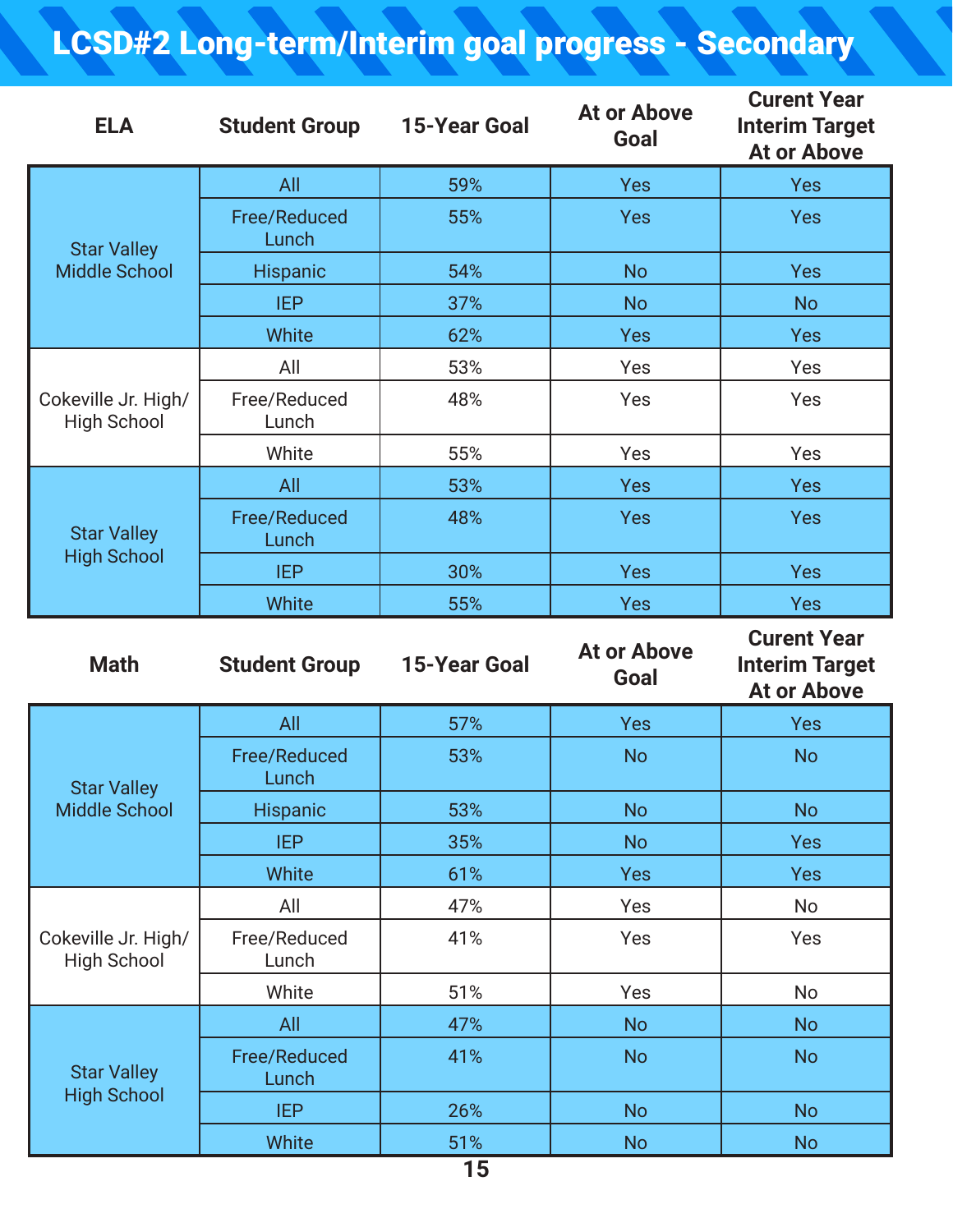## LCSD#2 Long-term/Interim goal progress - Graduation Rate

| <b>School</b>                             | <b>Student Group</b>         | <b>15-Year Goal</b> | <b>At or Above</b><br>Goal | <b>Curent Year</b><br><b>Interim Target</b><br><b>At or Above</b> |
|-------------------------------------------|------------------------------|---------------------|----------------------------|-------------------------------------------------------------------|
| Cokeville Jr. High/<br><b>High School</b> | All                          | 88%                 | <b>Yes</b>                 | <b>Yes</b>                                                        |
|                                           | Free/Reduced<br>Lunch        | 88%                 | <b>Yes</b>                 | <b>Yes</b>                                                        |
|                                           | <b>White</b>                 | 90%                 | <b>Yes</b>                 | <b>Yes</b>                                                        |
| <b>Star Valley</b><br><b>High School</b>  | All                          | 88%                 | Yes                        | Yes                                                               |
|                                           | Free/Reduced<br>Lunch        | 88%                 | Yes                        | <b>No</b>                                                         |
|                                           | Hispanic                     | 86%                 | Yes                        | Yes                                                               |
|                                           | <b>IEP</b>                   | 78%                 | No                         | <b>No</b>                                                         |
|                                           | White                        | 90%                 | Yes                        | Yes                                                               |
| <b>Swift Creek</b><br><b>High School</b>  | All                          | 88%                 | <b>No</b>                  | <b>No</b>                                                         |
|                                           | <b>Free/Reduced</b><br>Lunch | 88%                 | <b>No</b>                  | <b>No</b>                                                         |
|                                           | <b>IEP</b>                   | 78%                 | <b>No</b>                  | <b>No</b>                                                         |
|                                           | <b>White</b>                 | 90%                 | <b>No</b>                  | <b>No</b>                                                         |

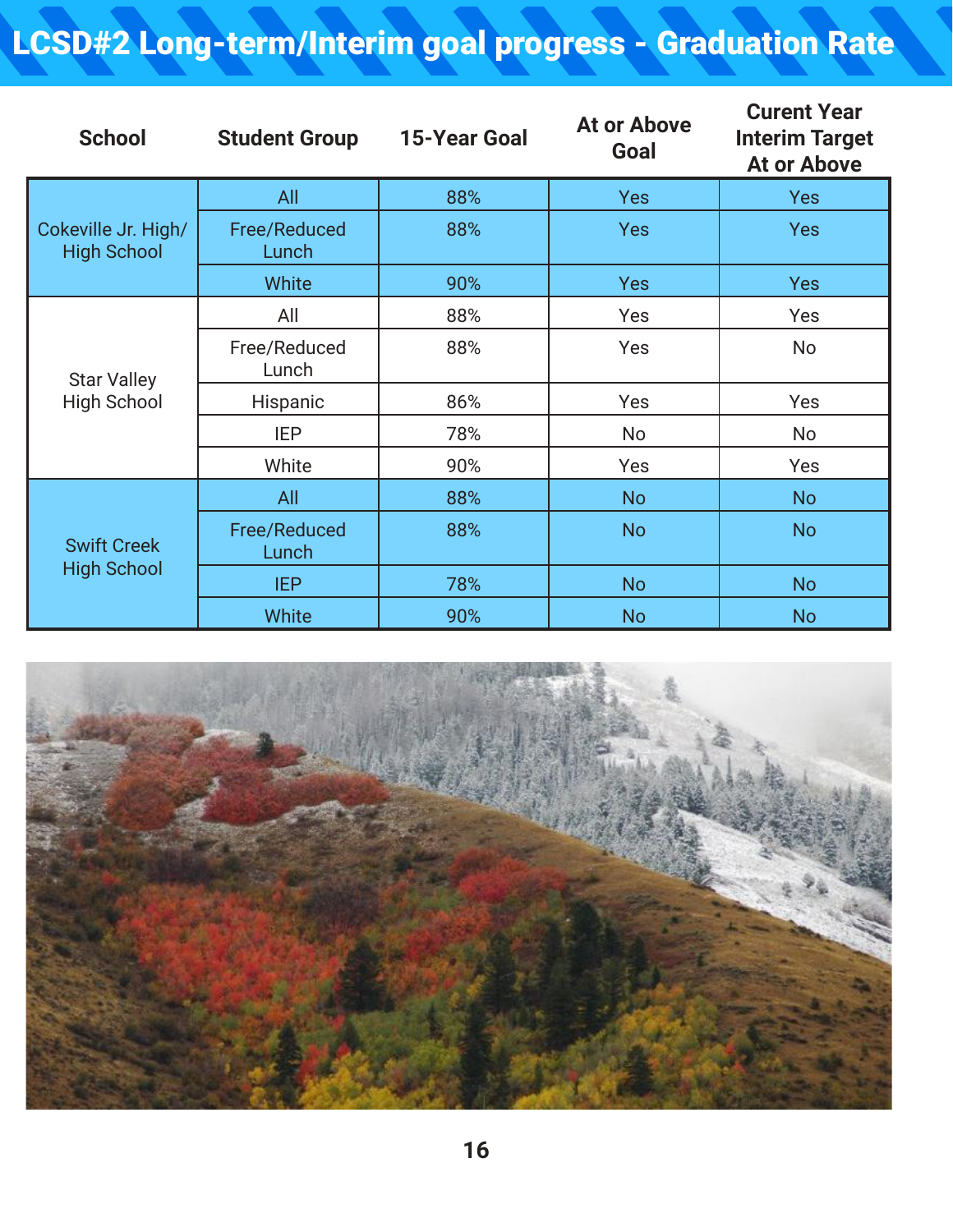



# POINTS OF PRIDE 2020-2021 School Year

- We have 13 Nationally Board Certified Teachers.
- Our teams at SVHS won 3 state championships: dance hip-hop, dance jazz, and wrestling. Band received an excellent rating. We had All-State students in the following areas: football-5, music (band, orchestra, choir)-30, golf-2, cross-country-2, in-door track-1, drama-7, journalism-1, wrestling-6, basketball-1, volleyball-1, cheer-4, dance-7, soccer-2, track-2.
- SVHS had an outstanding musical performance of Newsies.
- Our teams at CHS won 4 state championships: volleyball, girls basketball, track & cheer stunt. Bank received an excellent rating. Choir received a superior rating. We had All-State students in the following areas: volleyball-4, football-2, basketball-6, track-13, band-1, cheer-6.
- CHS had a fantastic musical performance of Guys and Dolls.
- SCHS had 7 students earn their CNA licensure (college credit) and currently 5 of the 7 work in this field.

## **Scholarships for 20-21 graduates:**

108 of SVHS graduates earned \$1,496,533 21 of CHS graduates earned \$957,000 7 of SCHS graduates earned \$21,725